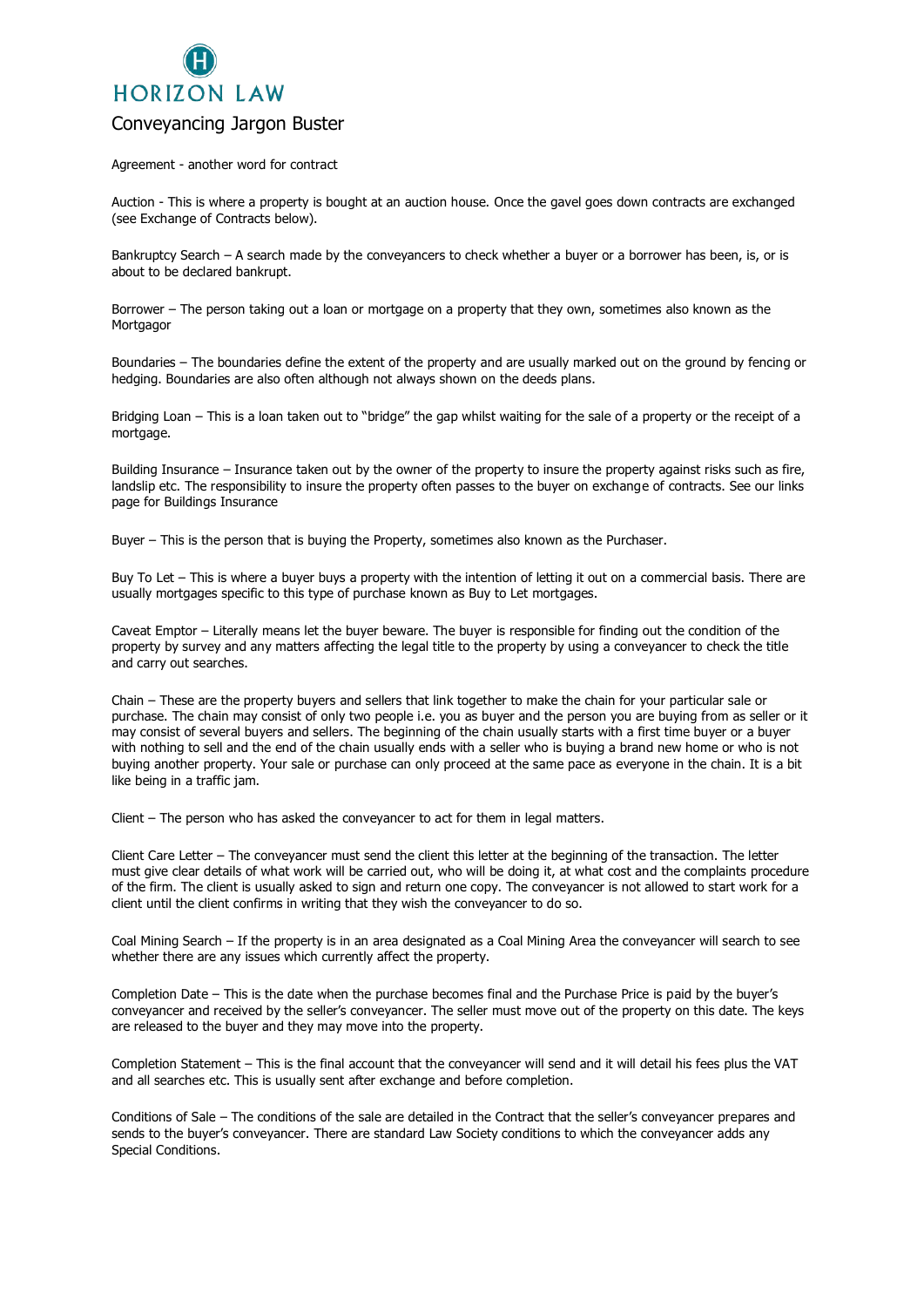Conservation Area – This is an area protected by the Local Authority. Properties in a conservation area may be subject to planning restrictions particularly relating to the exterior of the property.

Contract – The legal document that confirms the sale/purchase of the property. This is prepared in a draft form by the seller's conveyancer and sent to the buyer's conveyancer. Once all queries are answered it is then approved and the seller and the buyer each sign their own copy.

Conveyancer/ Conveyancing – Conveyancing is the legal description for the work that is done to transfer ownership of a property from one person to another. Conveyancer is the job description of the person doing the legal work.

Conveyance – This is the old fashioned name for the document that transfers a property from one person to another. Conveyances are rarely used nowadays and property is usually transferred by a Transfer document.

Council for Licensed Conveyancers (CLC) – the organisation that governs Licensed Conveyancers in the same way that the Law Society governs solicitors.

Covenants/Restrictive Covenants – These are obligations/restrictions that are attached to the property. For instance there may be an obligation to maintain a fence or boundary which is a positive covenant or there may be a restriction on the type of building on the land which is a restrictive covenant.

Deeds/Title Deeds – These are the legal documents that contain information about the Property.

Defective Title Insurance – A defective title means that there is a problem with the deeds relating to the property. They may be missing, destroyed, lost or simply inadequate. A buyer will not usually buy a property with a defective title unless the seller provides him with an insurance policy to protect him and his lender against any financial loss which could result from the defective title.

Deposit – There are two types of deposit that a purchaser may be asked to produce. Sometimes the estate agent will ask for a "Goodwill" Deposit to secure the property. You should not pay this deposit without first consulting with your conveyancer. The second type of deposit is the one a Purchaser will pay to the conveyancer to hand over with the Contract. Traditionally this was 10% of the purchase price but often less than this is accepted.

Disbursements – Simply put this means items that the conveyancer must pay to other persons on your behalf. Typically these are VAT, Stamp Duty, Land Registry Fees and searches.

Drainage/Water Search – This is a search carried out by the conveyancer for the purchaser to check whether the property is connected to mains water and drainage and whether there are any other issues relating to drainage/water affecting the property.

Easement – This term means a right given to the Property Owner over adjoining property or land. Typically this could be a right of way or access, a right of drainage or a right to a water supply. By law the Seller must disclose all Latent Easements but not Patent Easements. Latent Easements are easements that could not be discovered by search or survey in other words they are not easily found out. Patent Easements are easements that can be discovered by search or survey.

Environmental Search – This is a search that the conveyancer carries out to check whether there are any environmental issues affecting a property. These may include matters such as flooding, coal mining and land fill.

Equity – The equity in a property is the value that is left after you take the current worth of the property and deduct from that any mortgages outstanding on the property.

Estate Agent –The Estate Agent acts on behalf of the seller to sell the property. They will prepare a set of details which must be accurate by law. They will negotiate the sale between the buyer and seller and any specific terms. The Estate Agent will prepare a Memorandum of Sale giving details of the buyer, the seller, their conveyancers, the price and any specific terms which is sent to all parties to the transaction.

Exchange of Contracts – The buyer's conveyancer and the seller's conveyancer "Exchange Contracts" on the telephone. If there is a chain the solicitors for everybody in the whole chain "exchanges contracts" at the same time using a Law Society formula. Once contracts are exchanged the sale/purchase is legally binding

Financial Advisor – The Financial Advisor is usually responsible for arranging the mortgage or finance to purchase the property and will often arrange any life insurance, mortgage protection insurance etc.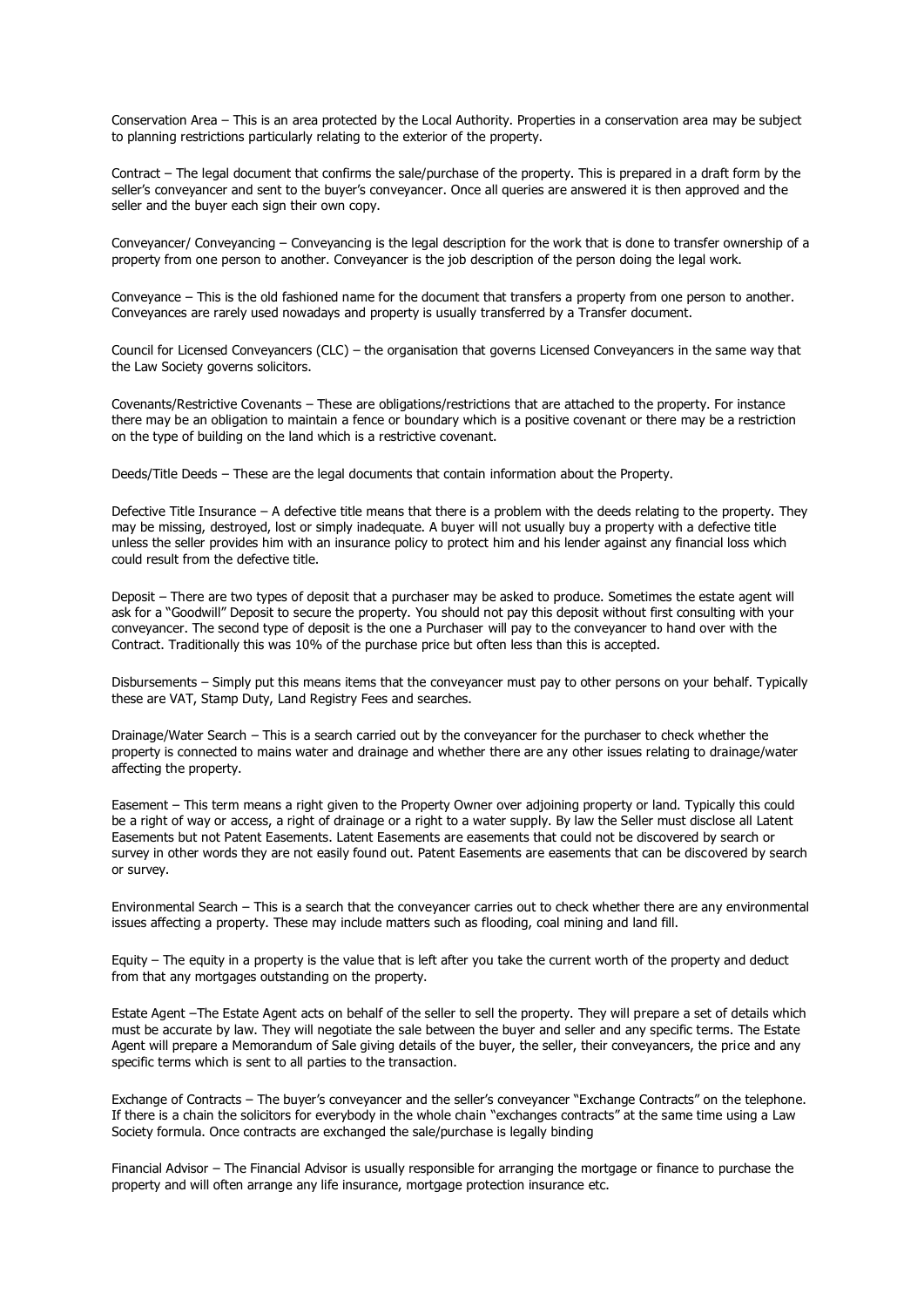Fixtures and Fittings List – This is a list of items that will remain/be taken from the Property. This is completed by the Seller and a copy is attached to each part of the Contract and is legally binding.

Freehold – This is the legal term for the way that an owner holds the property. The other terms are Leasehold and Commonhold. With freehold land the owner owns the property/land outright subject only to any mortgages, charges, easements, covenants etc. shown by the deeds.

Gazumping – This is where the Seller sells to another buyer for a higher price. This can only happen before exchange of contracts.

Gazundering – This is where the Buyer lowers his offer on the property after agreeing a price. This can only happen before exchange of contracts.

Ground Rent – This is the rent paid to the Landlord usually on a Leasehold property where there is a long lease. Ground Rents are payable on some freeholds.

Indemnity Insurance – The Law Society and the CLC (see above) insist that all Solicitors and all Licensed Conveyancer firms must take out insurance to the value of £1,000,000 or more to cover defective work or fraud by that firm of its client (s).

Inland Revenue – A government department that collects tax on behalf of the government. The Inland Revenue now insists by law that every purchaser of property must complete a Stamp Duty Land Transaction Form. This form must be sent to Inland Revenue along with any Stamp Duty within 30 days of completion. The Inland Revenue impose hefty fines if this is not done. For sample forms and Stamp Duty Tariffs see our links page for details of Inland Revenue web site.

Instructions – This means authorisation by the client to the conveyancer. The client must give the conveyancer written instructions to act on his behalf in the property sale, purchase, re mortgage or transfer. After that the conveyancer will from time to time ask the client for instructions as to how the client wishes to proceed. For instance what date the client wants to move on.

Joint Tenants – Where two or more persons buy a property they are called joint tenants or tenants in common whether the property is freehold, commonhold or leasehold. Where property is held as a joint tenancy if one owner dies the property passes to the other owner automatically without a Will. If the property is held as Tenants in Common each buyer owns their own share of the property which can only be passed on by sale or by a Will.

Land Registry – The Land Registry is a government department that holds the records of all property in the United Kingdom. Most property is now registered at the Land Registry. See our links page for details of the Land Registry web site.

Land Registry Search/Fees – The conveyancer will make searches at the Land Registry to check matters affecting the property and to get up to date copies of the Land Registry entries that relate to the property. On completion the conveyancer will send the deeds to the Land Registry who will register the new owner and any new lender. The Land Registry charges a fee for searches and for registration of property. See our links page for details of the Land Registry web site where a full list of fees is available.

Landlord – A Landlord is the owner of the freehold of a leasehold property. Rent on a leasehold property is paid to the Landlord who has the right to enforce the terms in the Lease.

Lease – A lease is a complicated document which details the matters affecting a leasehold property. Typically these will include the length of the lease, rent, service charges, rights of way, water, drainage and access and it will usually incorporate a plan.

Leasehold – A Leasehold property means that the owner does not own the property or land outright. There is a lease which for a term of years grants the owner the right to occupy the property/land. There may be a rent or a ground rent to pay to the Landlord.

Legal Executive – A qualified legal professional who is governed by the Law Society

Lender – The Bank or Building Society who lend money to property owners, sometimes also known as the Mortgagee

Licensed Conveyancer – a qualified property lawyer who holds a license granted by the CLC (see above).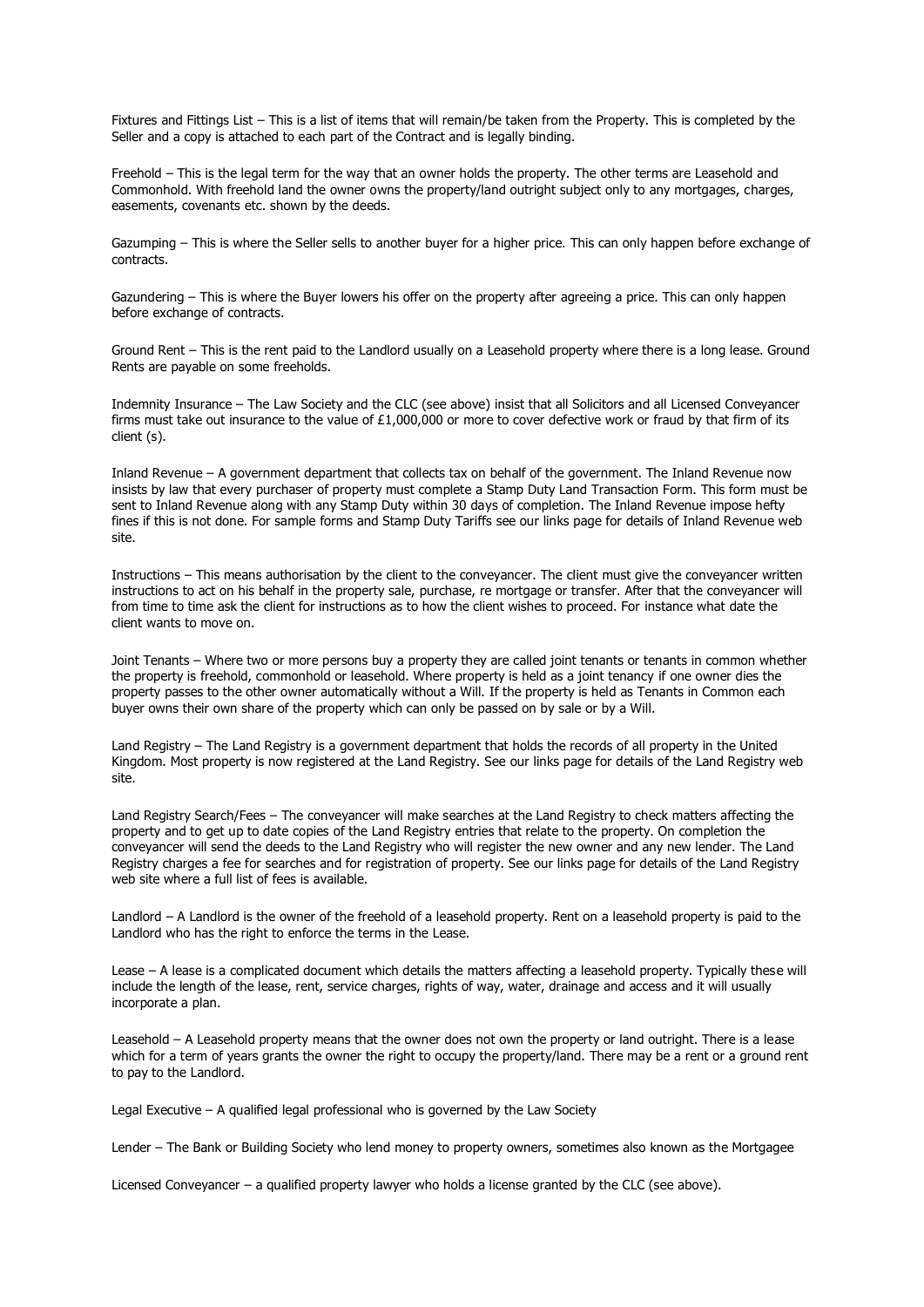Listed Buildings – Listed Buildings are protected by the Local Authority. Properties that are listed are subject to planning restrictions.

Local Search – This is a search made by the conveyancer on behalf of the buyer or in the case of a re mortgage on behalf of the Lender. The search covers Local Authority issues relating to the property. The search will either be sent to the Local Authority to answer and return to the conveyancer or the conveyancer may use a Personal Search Agency or an Online Search Provider to collect the information from the Local Authority.

Local Search Indemnity Insurance – This insurance is used on re-mortgages where there is no need to carry out a full local authority search and protects the Lender from financial loss. It is sometimes used on a purchase where there is insufficient time to make a full Local Search if the lender permits.

Management Company – If the property is leasehold there will often be a management company set up to deal with the day to day running of the property and repairs and renewals. The management company collect a service charge from the property owners to pay for their services and for the upkeep and maintenance of the building.

Mortgage – A loan that is secured over a property.

Mortgage Deed – This is the document the borrower signs to agree to the terms set out in the Mortgage Offer. This document is sent to the Land Registry who register the Mortgage as a Financial Charge on the property which is shown in the Charges Register.

Mortgage Offer – A written offer to lend money on a property. The Mortgage Offer will contain all the terms of the Loan and the conditions upon which the money is loaned.

Mortgage Valuation Fee – The borrower generally pays a fee to the Lender to have the property valued for mortgage purposes. This enables the Lender to take a commercial view on whether the property is worth what the borrower says it is and whether it is suitable security for the Mortgage. The Mortgage Valuer will not necessarily inspect the physical condition of the property.

New Build – Where a property is being purchased for the first time from the Builder or Developer.

Off Plan – Where a property is being bought at the planning stage and is yet to be built

Overriding Interests – Not all matters affecting property are registered or capable of being registered at the Land Registry. Nonetheless the property is still subject to such matters.

Preliminary or Pre Contract Enquiries – This is a set of questions that is sent to the seller's conveyancer by the buyer's conveyancer relating to the property. Typically these questions will consist of enquiries relating to boundaries, easements, persons living at the property etc.

Property Information Form – This is a standard form that is completed by the seller giving details about the property. The form is legally binding on the seller.

Redeeming Your Mortgage – When a property owner pays back the mortgage on the property it is called redeeming the mortgage. You will first need to get a statement of what is owed which is called a Redemption Statement. If you are paying the loan back early you may be charged a Redemption Fee.

Searches – There are many different types of Conveyancing search. Which searches are needed for your property will be assessed by your conveyancers. A brief list follows:-

Bankruptcy Search Brine Search Coal Mining Search Commons Registration Search Company Search Environmental Search HM Land Registry Search HM Land Charges Search Index Map Search Local Search